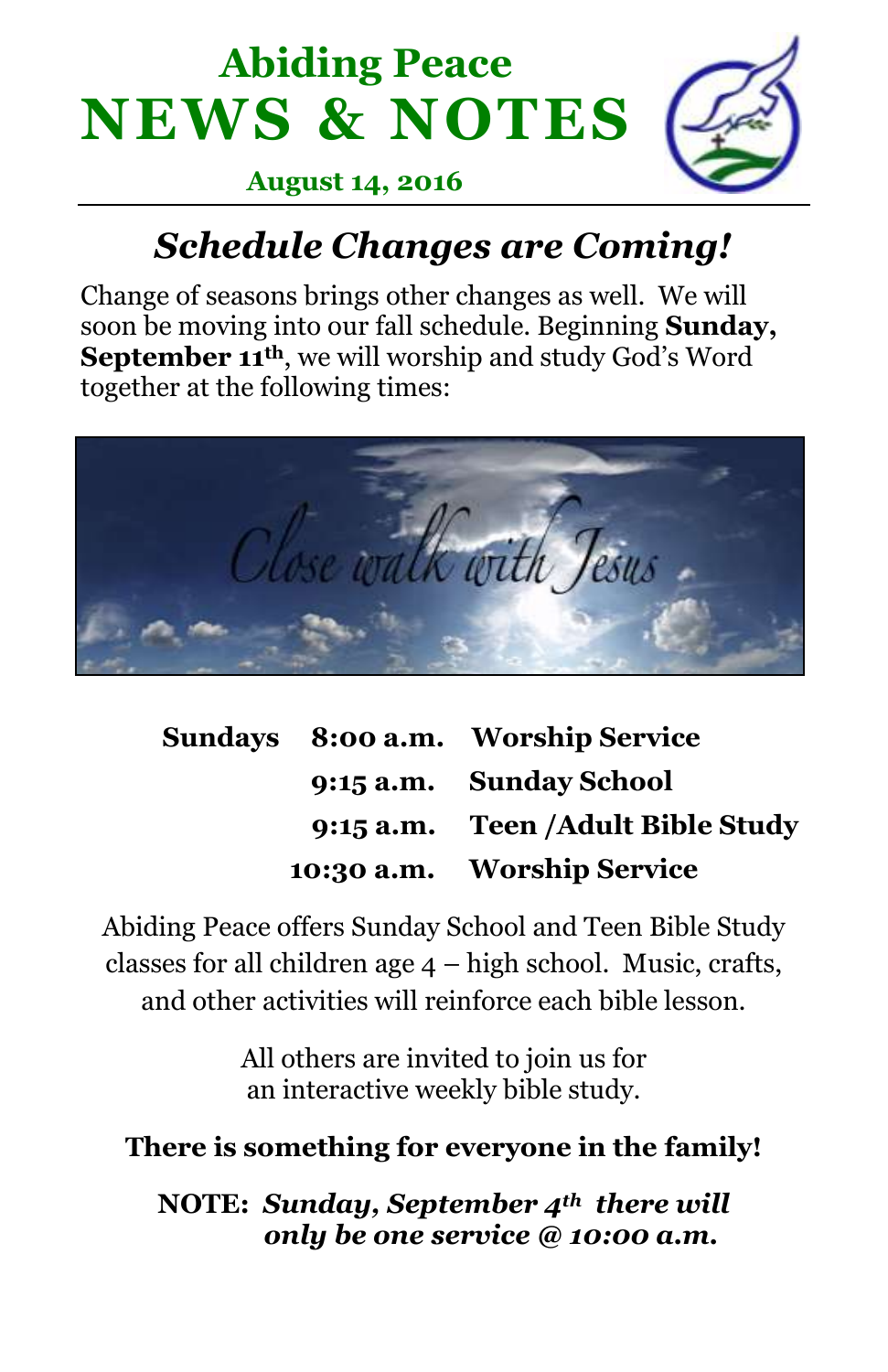# *Tuesday Morning Bible Study*

Pastor Free, along with Al & Margaret Schubring, conducts worship services or Bible Studies in the 3rd Fl. Multipurpose Room at Heritage Woods, a retirement home at Bowes Rd. & McLean Blvd. in South Elgin on **Tuesdays @ 10:00 a.m.**  There is also a Bible Study **Tuesdays @ 11:00 a.m.,** at White Oaks, an assisted living facility in South Elgin. All are welcome to participate!



# *Church Library*

Check out the changes to our church library! We now have a number of books on tape available. They are great entertainment for road trips or long commutes to work! In addition, 50 books were recently added to our collection. Thank you for the donations.



# *Gifts for Those in Need*



Many people are experiencing hardships during these tough economic times, and God calls us to "*serve one another in love*" (Galatians 5:13). Please put any food donations in the baskets in the kitchen for the Elgin Community Crisis Center, a local organization that serves those in need.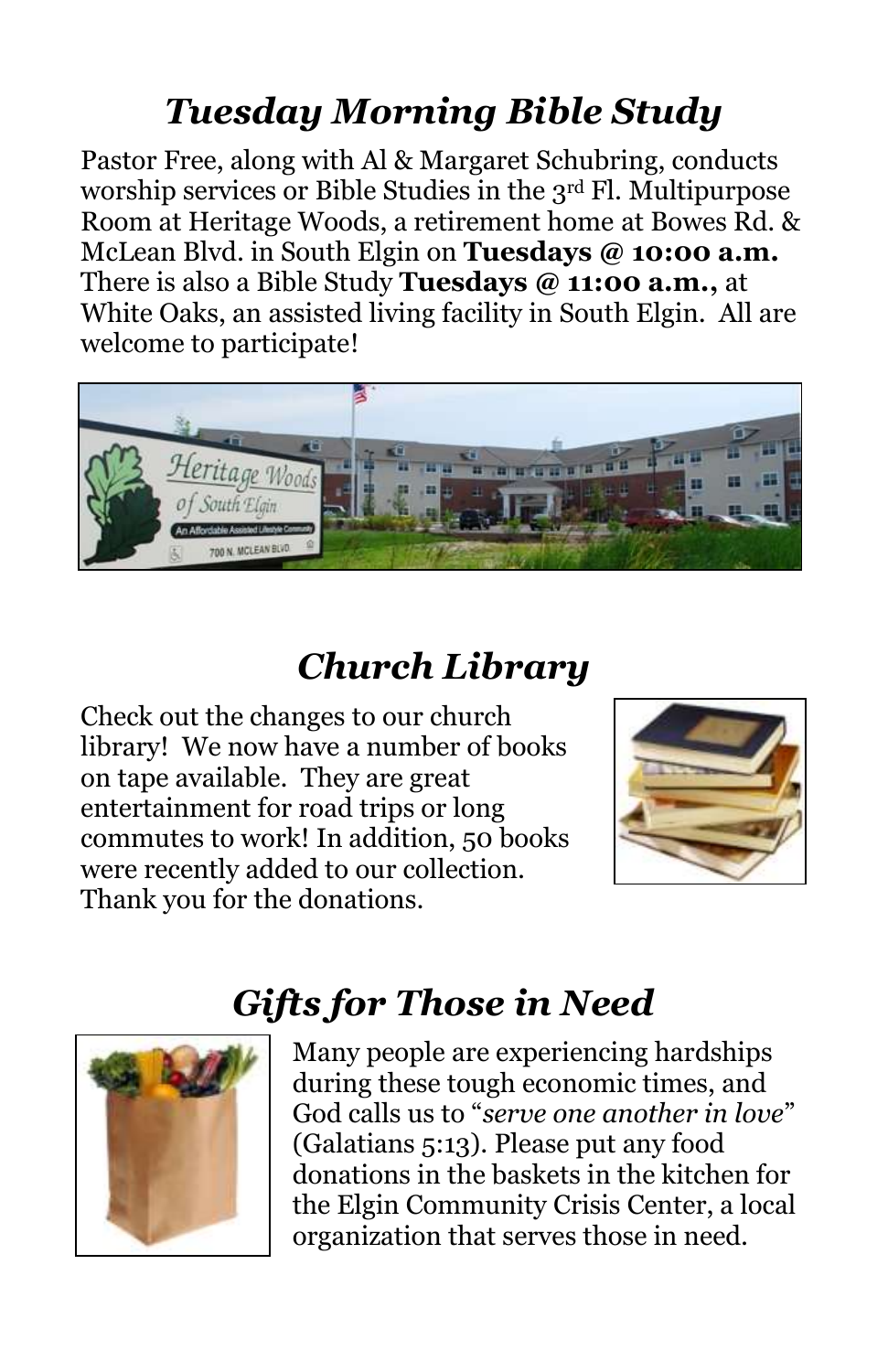Welcome:



# *New Members!*

Please join us in a warm welcome to our newest members – Rich & Julia Long and their son, David. Welcome to our AP family!

### *Birthdays & Anniversaries*

This week, special birthday greetings are sent to Amy Salzwedel (August 14), Andy Stumpner (August 17), and Megan Kalenowski (August 20).

We also celebrate the anniversary of Eric & Chhorvy Smith (August 14). Enjoy your special days!





### *A New Addition*

It looks as if some of our members are excited about the new lawn mower that was recently purchased! Our old Cub Cadet blew a transmission and was replaced by a Cub Cadet ZFSX with zero<sup>o</sup> turn and a 60" cutting deck.

Thanks to all who made this happen so we would

not miss a beat with our summer mowing. Thank you also to all those who have taken such good care of our property this season!